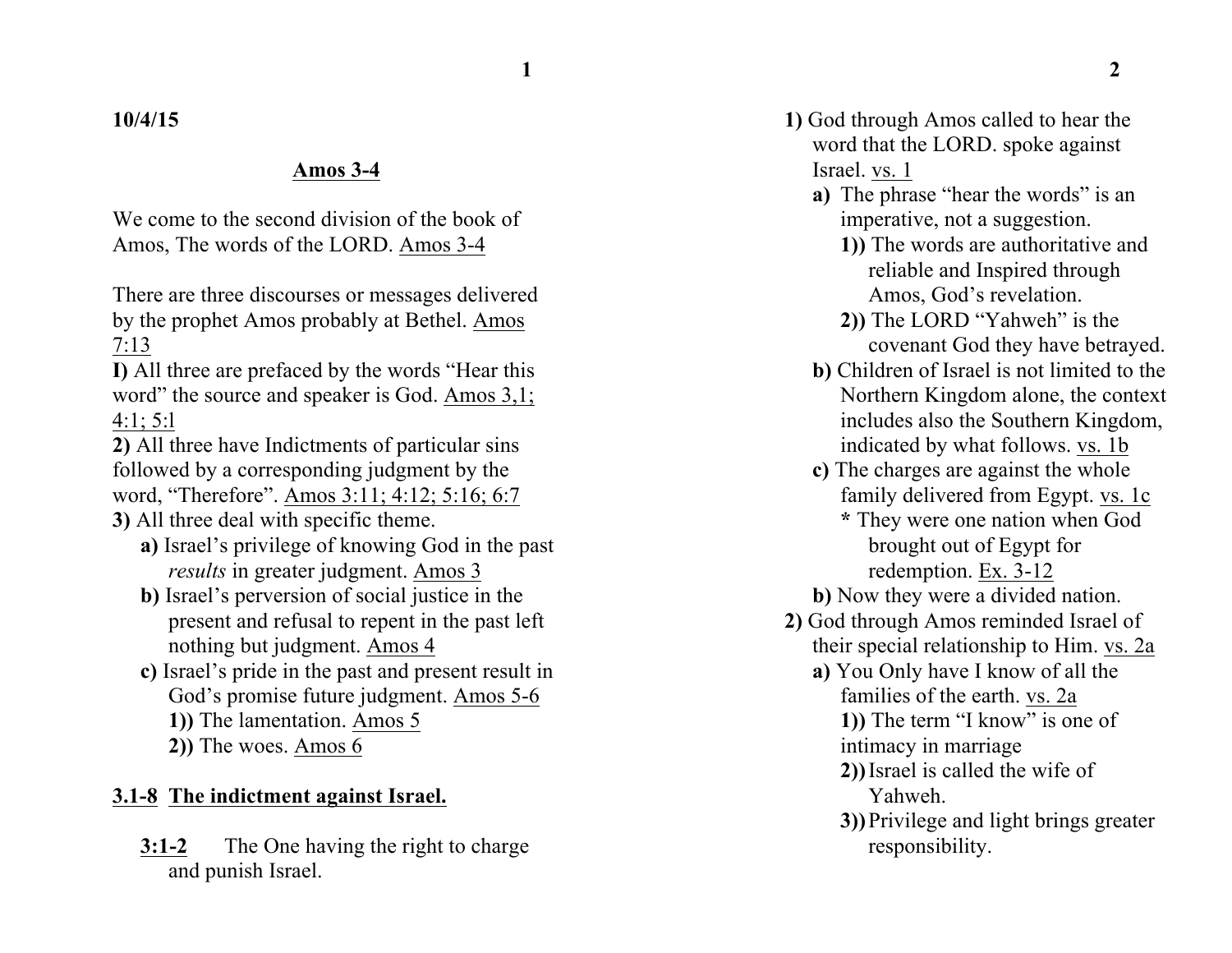- **3)** God would punish Israel for all her iniquities. vs. 2b
	- **a)** Failure results in greater judgment.
	- **b)** Abraham was an idolater when called by God. <u>Gen. 11; Josh. 24:2</u>
- **3:3 - 8** The reasonable argument for their deserving judgment.
	- **1)** There are four illustrations chosen and phrased in rhetorical questions to reveal their deserved punishment by God. vs. 3-6
		- **a)** The first rhetorical question, "Can two walk together, unless they are agreed?" vs. 3
			- **1))** The answer is NO!
			- **2))** This is the principle of spiritual oneness and fellowship with God and man. (Amos and God were agreed . but not Israel)
		- **b)** The second rhetorical question, "Will a lion roar in the forest, when he has no prey? Will a young lion cry out of his den, if he has caught nothing?"  $vs.$  4</u>
			- **1))** The answer is again NO!
			- **2))** A lion and young lion roar only after they catch their prey.
			- **3))** The LORD was roaring as a lion in judgment from Zion and

Jerusalem, having caught Israel. Amos 1:2

**c)** The third rhetorical question, "Will a bird fall into a snare on the earth, where there is no trap for it? Will a snare spring up from the earth, if it has caught nothing at all?" vs. 5

**1))** The answer is once again NO!

- **2))** Israel had fallen into the snare of sin and sprung the snare and were trapped.
- **d)** The fourth rhetorical question, "If a trumpet is blown in a city, will not the people be afraid? If there is calamity in a city, will not the LORD have done *it* ?" vs. 6

**1))** The answer in this case is YES!

- **2))** God had blown the trumpet through and by the prophets and Nazarites, but they did not fear God.
- **3))** God had been bringing judgments of famine, draught, plagued the harvest with locust, defeat by their enemies and destroying some like Sodom and Gomorrah, but they did not repent. Amos 4:6 -11
- **4))** All four rhetorical questions deal with sound s heard and cause and affect to reveal their inexcusability before God.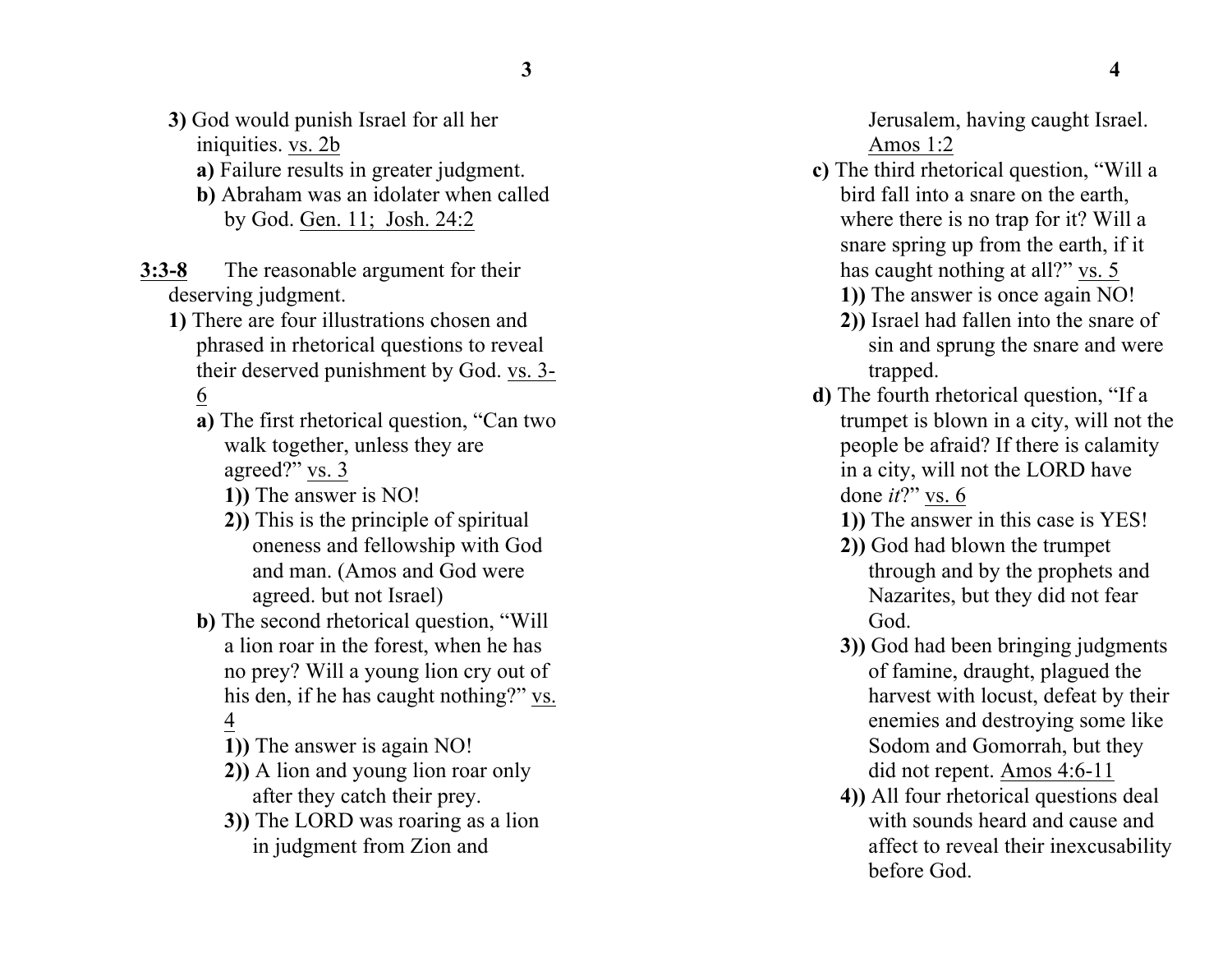- **3:7-8** The right application of the four illustrations and rhetorical questions.
	- **1)** God always warns before He brings judgment. vs. 7
		- **a)** God reveals his words through His prophets.
		- **b)** God holds Himself accountable to warn before He judges.
		- **c)** Noah, Sodom and Gomorrah and the Great Tribulation.
	- **2)** God the lion had roared, God had spoken, His prophet could do nothing but prophesy. vs. 8
		- **a)** But no one feared or repented! Amos 1:2; Joel 3:16
		- **b)** The Lord had spoken as Amos prophesied.

### **3:9-10 The invitation to the heathen to come a bear witness of the sin of Israel.**

- **3:9** The proclamation is to two nations.
	- **1)** First in the palaces at Ashdod, one of the cities of the Philistines, the perennial enemies of Israel. vs. 9a
	- **2)** Second in the land of Egypt. vs. 9b
	- **3)** They were to assemble on the mountains of Samaria and see her destruction and injustice of oppression over the people.
- **\*** Samaria was the Capitol of the Northern Kingdom during Ahab and Jezebel.
- **3:10** The proclamation of two evils.
	- **1)** The people didn't know how to do right. vs. 10a-b
	- **2)** The Kings, rulers and wealthy stored up violence and robbery in their palaces. vs. 10c
	- **3)** The evil is revealed by the LORD "Yahweh", this is not slander nor gossip, but absolute truth!
		- **\*** Samaria was a place of wealth, luxury and corruption.

# **3:11-15 The judgment of Israel declared.**

- **3:11** The judgment would come by a Gentile nation.
	- **1)** The pronouncement is righteous from the Holy One, "says the Lord God." vs. 11a
	- **2)** The word "therefore" looks back to verses 1-10 for this reason.
	- **3)** The adversary all around the land to sap the strength of Israel and plunder her palaces would be Assyria. vs. 11b-d
- **3:12** A remnant will be saved to reveal God's faithfulness to His covenant.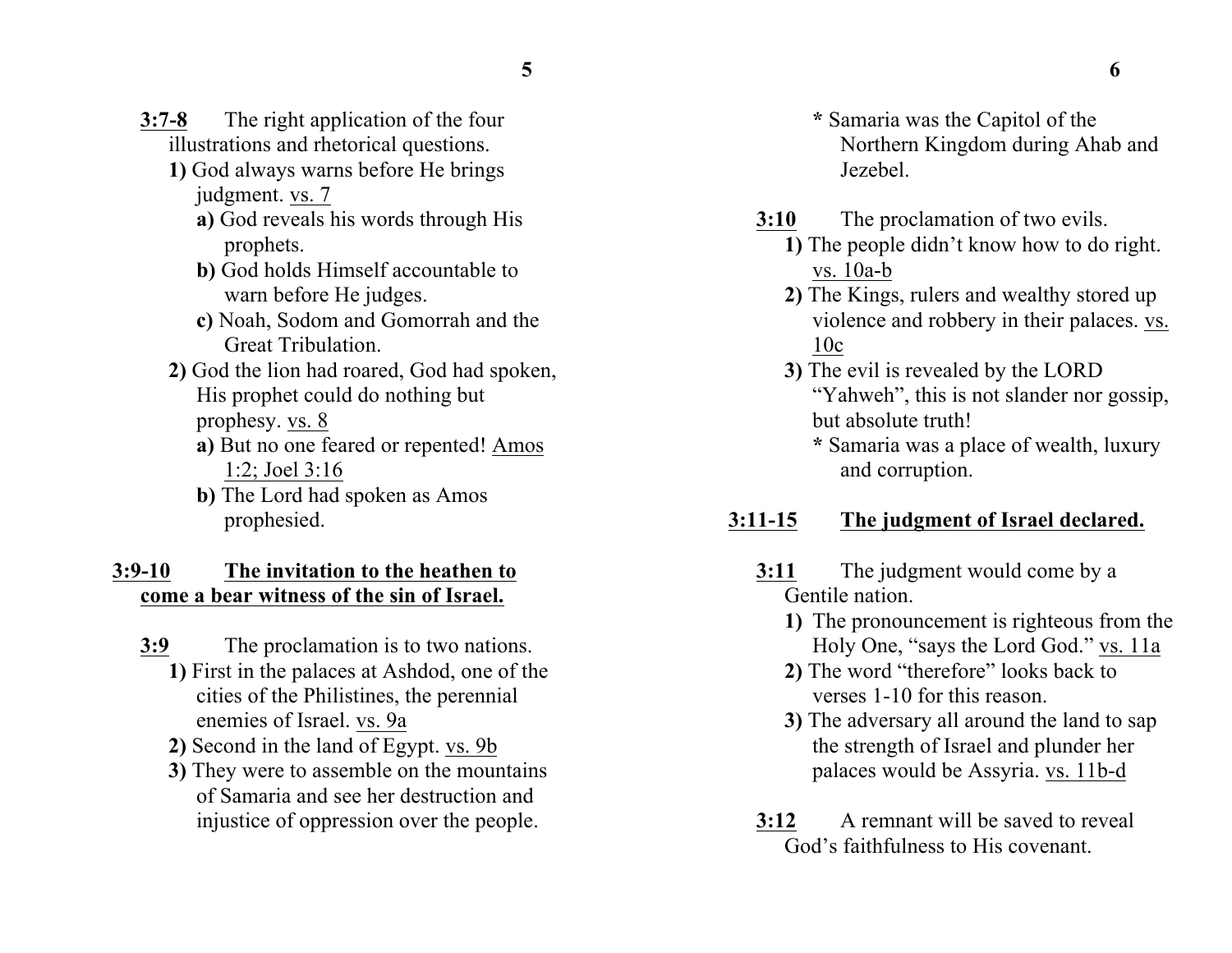- **1)** The illustration is one of a shepherd who retrieves a portion of the carcass from the mouth of a lion, be it two legs or an ear. vs. 12a-c
- **2)** The people would be taken captive from Samaria to a foreign land, as they dwell in the city of Samaria on the corner of a bed or edge of a couch committing their lewd sexual practices. vs. 12d-e
- **3:13-15** The judgment of God to fall upon Israel.
	- **1)** The imperative command to Amos was to "Hear and testify against the house of Jacob," Says the Lord GOD, the God of hosts." vs. 13
		- **a)** Jacob represent self-will, resourceful and rebellious.
		- **b)** The God of host remember is the "Captain of the armies of heaven."
	- **2)** The total destruction was certain. vs. 14
		- **a)** The perfect time, "That in the day I punish Israel for their transgressions." vs. 14a
		- **b)** The religious centers would be destroyed, "I will also visit *destruction* on the altars of Bethel; And the horns of the altar shall be cut off And fall to the ground." vs. 14b-c **1))** The horns represent strength.

**2))** All the material prosperity was taken by Shalmaneser King of Assyria besieged Samaria for three years. 2Kings 17:5-6

### **4:1-5 The indictments against the women at Samaria.**

- **4:1** The sins of the woman at Basham were celebrated with wine.
	- **1)** The woman are called by God to listen to the judgment that is coming, in view of their own sins. vs. 1a
		- **a)** The phrase "Hear this word" is an imperative command, as God deals specifically with the sins of social injustice.
		- **b)** The imperative command appears two other times.
			- **1)** To hear their high privilege of being known by God by the Exodus of Egypt, bringing about a heavier judgment. Amos 3:1
			- **2)** To hear the lamentation of God over sure judgment. Amos 5:1
	- **2)** The women are called "cows of Bashan" in the mountains of Samaria using sarcasm. vs. 1b-c
		- a) Bashan means "fruitful' and was the territory on the East side of the Jordan given to half of the tribe of Manasseh.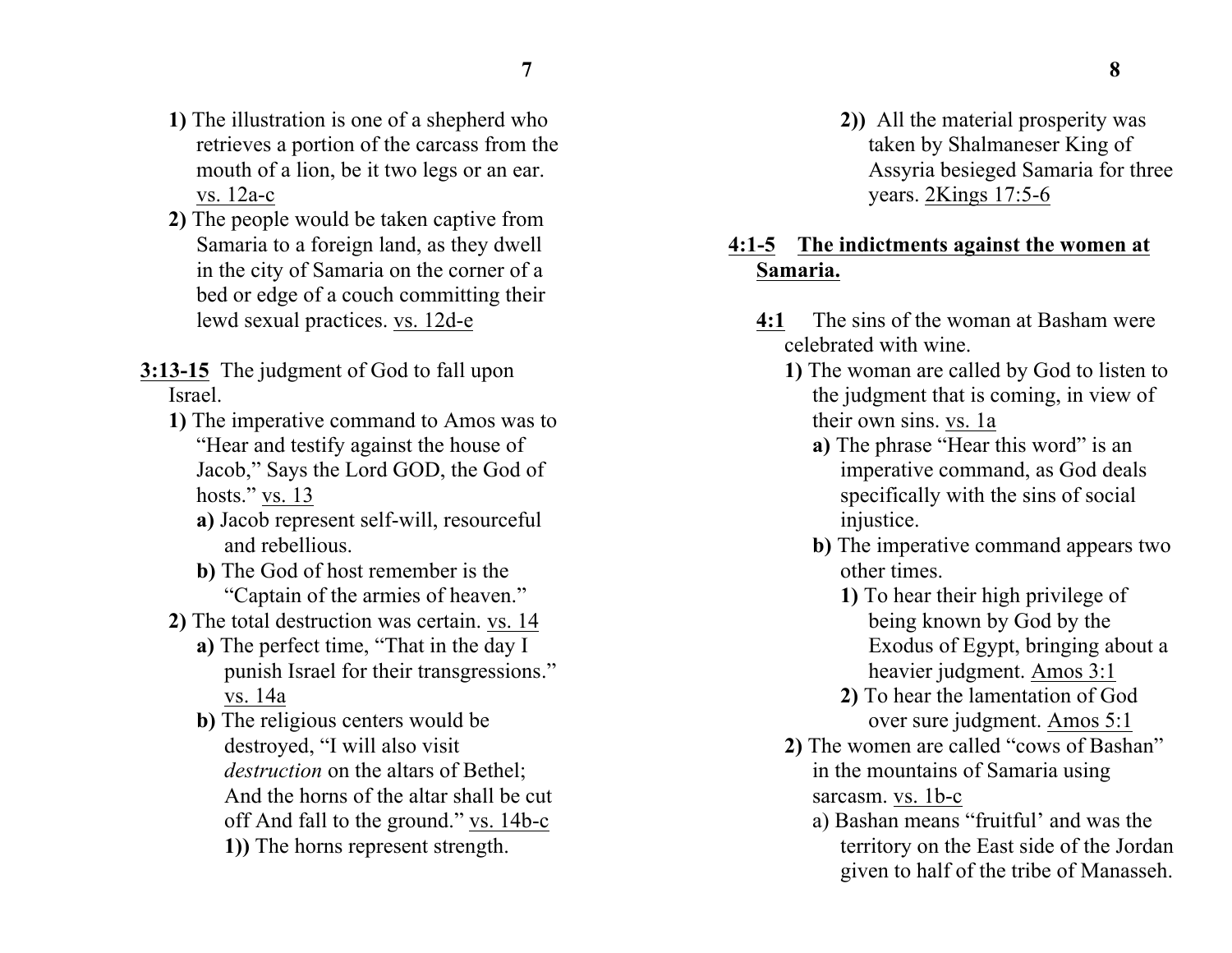- **b)** The area was chosen because it was very fertile to raise health fat cattle.
- **c)** These women who had become wealthy and prosperous from their corrupt sinful lifestyle, at the expense of the people.
- **d)** Samaria was the capital of the Northern Kingdom, luxurious and beautiful during the reign of Ahab and Jezebel.
- **3)** The particular sins of these women are given. vs. 1d-h
	- **a)** They oppressed the poor. vs. 1d
	- **b)** They crushed the needy. vs. 1e
	- **c)** They commanded their husbands to serve them alcoholic drinks, enticing them to drink together. vs. 1f-h
		- **1))** The women were celebrating their sins in a drinking debauchery.
		- **2))** Their husbands were girly-men, catering to the sins of their wives!
- **4:2-3** The sins of the women were sworn to be punished.
	- **1)** The certain judgment of God for these women is by the oath of holiness. vs. 2a
		- a) "The Holy One of Israel" is one of His titles.
		- b) "**Woe** *is* me, for I am undone! Because I *am* a man of unclean lips, And I dwell in the midst of a people of

unclean lips; For my eyes have seen the King, The LORD of hosts." Is. 6:5

- **2)** The women would be taken captive by the Assyrians as well as the men. vs. 2bd
	- **a)** The word "Behold" is an exclamation of attention to something not expected, in this case that God was about to judge their sins.
	- **b)** The manner would be taken away with fishhooks, this being the practice of the Assyrians who would carry off their captives with fishhooks through their lips, as well as their posterity. 2Chron. 33:11
- **3)** These women would be led in a straight line as captives through the breeched walls of the city and trans-populated to Harmon. vs. 3
	- **a)** This was the custom of Assyria to dislocate people from their nation, family and culture, in order to discourage them from rebelling and loose their identity and be absorbed into other cultures.
	- **b)** Harmon "harmown" means high fortress. but is not know which one or where it stood.
	- **c)** The absolute authority is stated, "Says the LORD."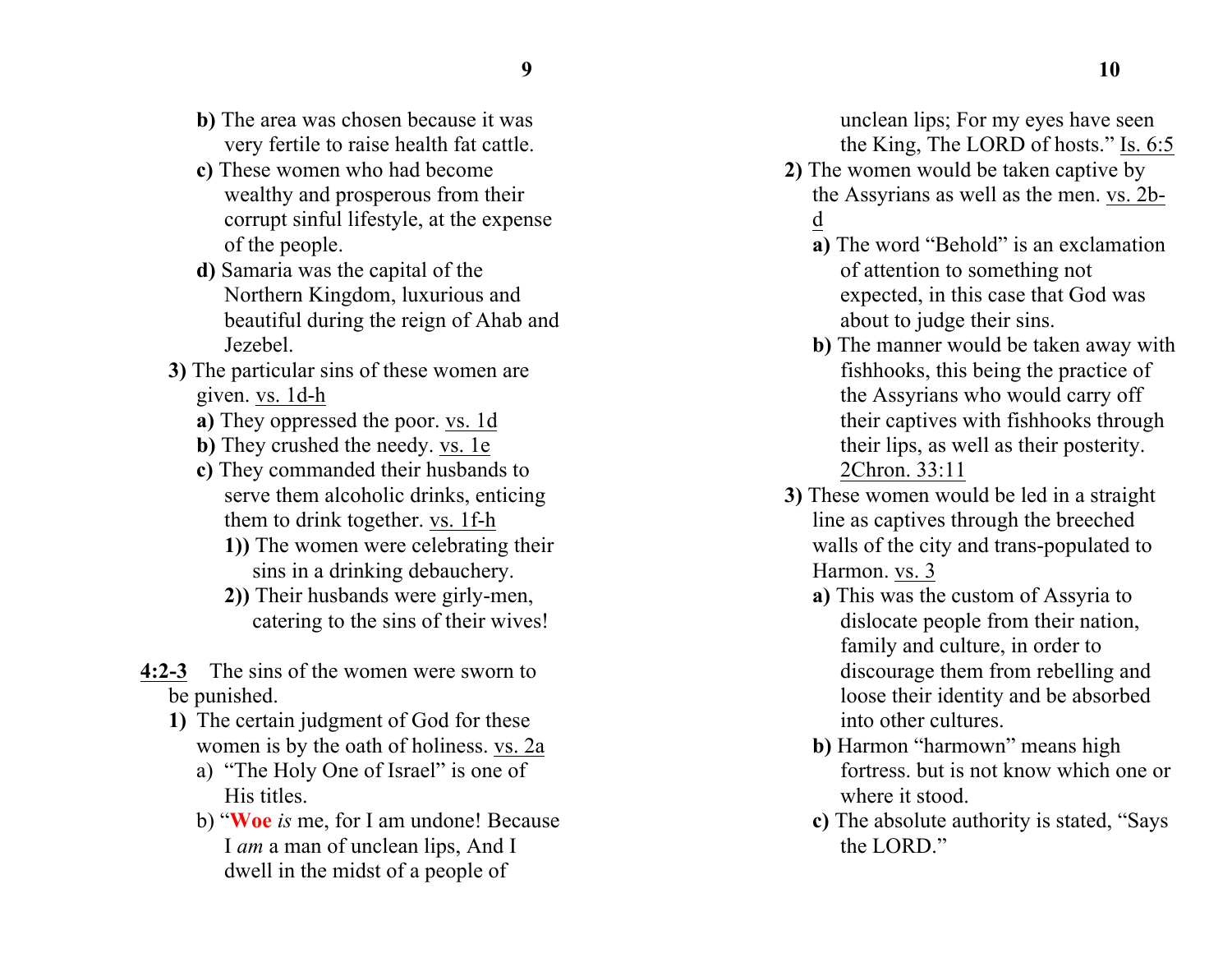- **4:4-5** The sins of the people did not stop them from being religious.
	- **1)** Amos uses sarcasm and irony to reveal their corrupt worship offered at two worship centers. vs. 4
		- **a)** There are two imperative commands, "**Come** to Bethel and t**ransgress**." vs. 4a
			- **1))** Bethel means "house of God", located about 12 miles north of Jerusalem, where God appeared to Jacob as he was fleeing from Esau. Gen. 28:13
			- **2))** Transgress instead of confessing.
		- **b)** The third command, "At Gilgal **multiply** transgression." vs. 4b
			- **1))** Gilgal was where Joshua crossed the Jordan and manna ceased and God commanded the circumcision of Israel and means rolling away the reproach of Egypt. Josh. 5:1-12
			- **2))** They were multiplying their shame by many transgressions, but God would not roll away their reproach or shame!
		- **c)** The fourth imperative command, "**Bring** your sacrifices every morning, Your tithes every three days." vs. 4c-d
			- **1)** "Your sacrifices", "Your tithes" bought with oppressive corrupt gain.
- **2)** The tithe was to be once a year and the second every three years. Lev. 27:30; Deut. 14:28
- **3)** God did not acknowledge them!
- **2)** Amos continued with his irony to reveal their corrupt religious worship. vs. 5
	- **a)** The fifth and sixth imperative command, **"Offer** a sacrifice of thanksgiving with leaven, **Proclaim** *and* **announce** the freewill offerings**."**  vs. 5a-c
		- **1))** The offering of thanksgiving was voluntary and a sign of fellowship with God, but it was not to have "leaven" a type of sin, this was an insult to God, in view of heir sins of social oppression and robbery from the poor. Lev. 2:11; 7:12-14
		- **2))** The loud proclamation of their freewill offering was heard only by man, not God, it only intensified their sin!
	- **b)** Their praise by man was their focus, outward religiosity, "For this you love, *You* children of Israel!" Says the Lord GOD." vs. 5c-e
		- **\*** The authority behind this hypocrisy is God's, "Says the Lord God."
- **4:6-11 The refusal of Israel to repent.**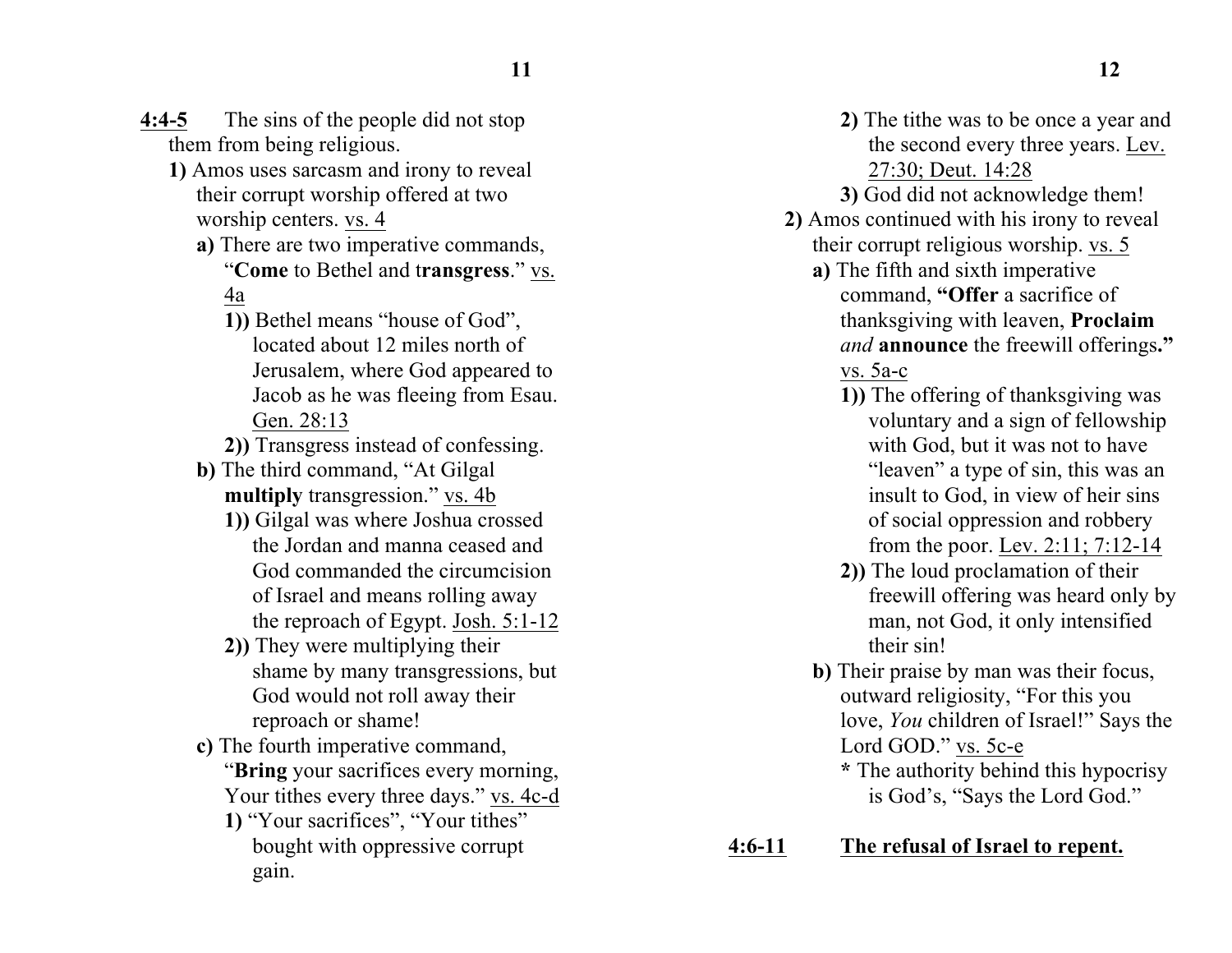- **4:6** The use of famine by God was to turn them, but they refused to repent.
	- **1)** Famine is described figuratively and literally, twice for emphasis.
		- **a)** "Also I gave you cleanness of teeth in all your cities." vs. 6a
		- **b)** And lack of bread in all your places." vs. 6b
		- **c)** Nine time the personal pronoun "I" appears between verse 6-11, God did everything to turn them!
	- **2)** God did it that they might repent, "Yet you have not returned to Me," Says the LORD." vs. 6c-d \* Deut. 4:29-31; 30:2-10
- **4:7-8** The used of draught by God was to turn them, yet they still didn't repent.
	- **1)** God allowed rain to fall in a very unnatual way. vs. 7
		- **a)** God interupted the seasonal rain, "three months to the harvest." vs. 7a-b
		- **b)** God selected particular locations to rain and not others, so the dried up.

vs. 7c-e

- \* Early and latter rains, March-April and Oct.-Nov. Deut. 28:22, 30, 39, 40
- **2)** Two or three cities searched out for water at other cities, rather than turning to God, leaving them thirsty." vs. 8a-b

\* Lev. 26:19; Deut. 28:22-24

- **3)** They did not respented to the chastening of God, "Yet you have not returned to Me," Says the LORD." vs. 8c
- **4:9** The use of devastating their crops by God was to turn them, yet they did not repent.
	- **1)** God struck all their agriculture with disease, "I blasted you with blight and mildew." vs. 9a-e \* Deut. 28:22; 30, 30, 39, 40
	- **2)** The locust devoured *them*, as the plague in Joel." vs. 9f
	- **3)** They refused to repent, "Yet you have not returned to Me," Says the LORD." vs.  $9g-h$
- **4:10** The use of plagues, war and pestilence to turn them, yet they did not repent.
	- **1)** God sent plagues, "after the manner of Egypt." vs. 10a
	- **2)** God allowed their "young men I killed with a sword", in war and their horses taken as booty. vs. 10b-c
		- **\*** Jonah fits in this time period when the Assyrians were making raids on the north and he hated them, that is why he did not want to go to Nineveh.